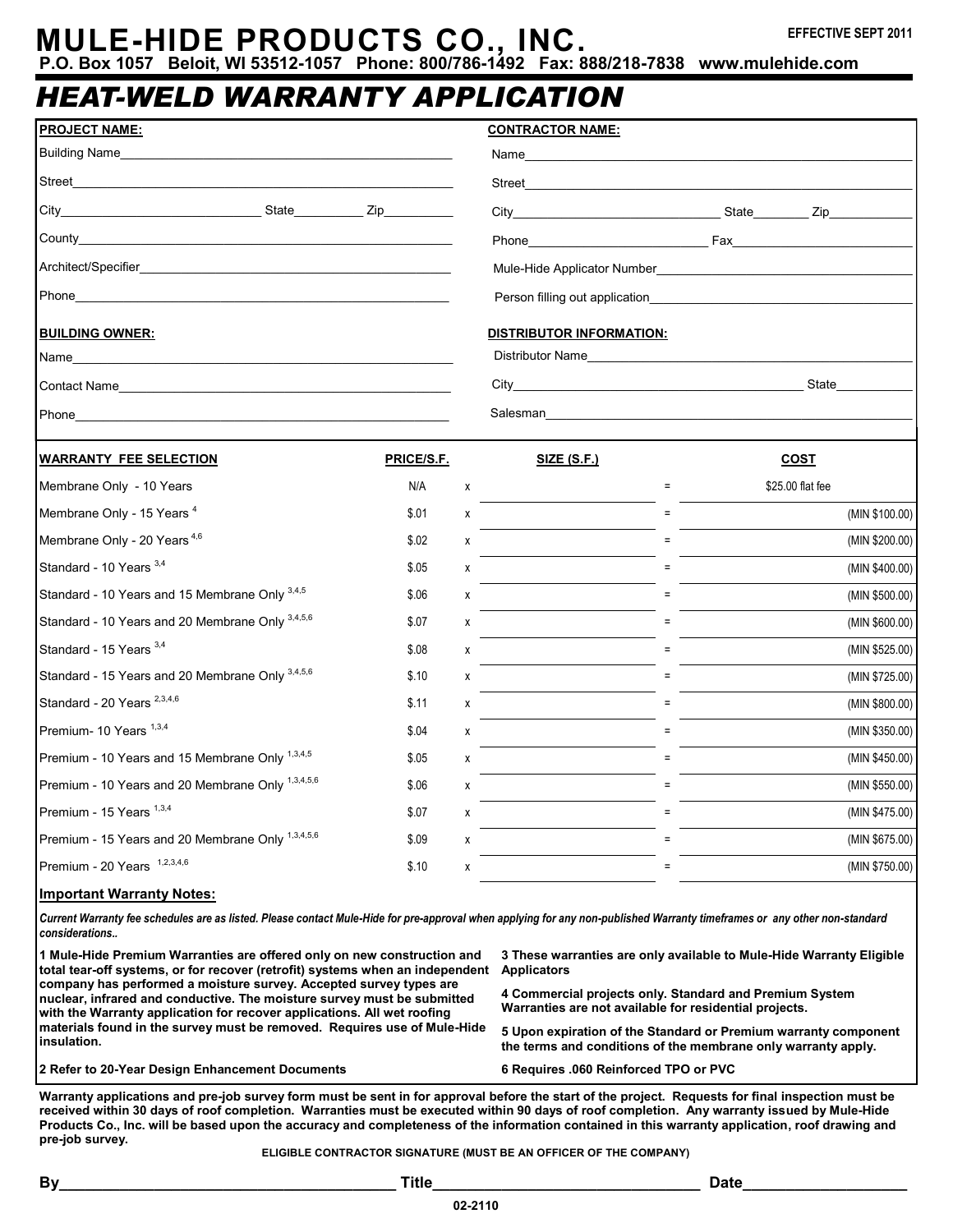### *ROOF DRAWING*

ALL PROJECTS REQUIRE A SUBMITTAL OF A ROOF DRAWING AND DIMENSIONS. SUBMISSION OF SHOP DRAWINGS ARE ACCEPTABLE ONLY IF DIMENSIONS ARE PRESENT.

*PLEASE INDICATE IF PROJECT HAS MULTIPLE DECK TYPES OR SYSTEM TYPES*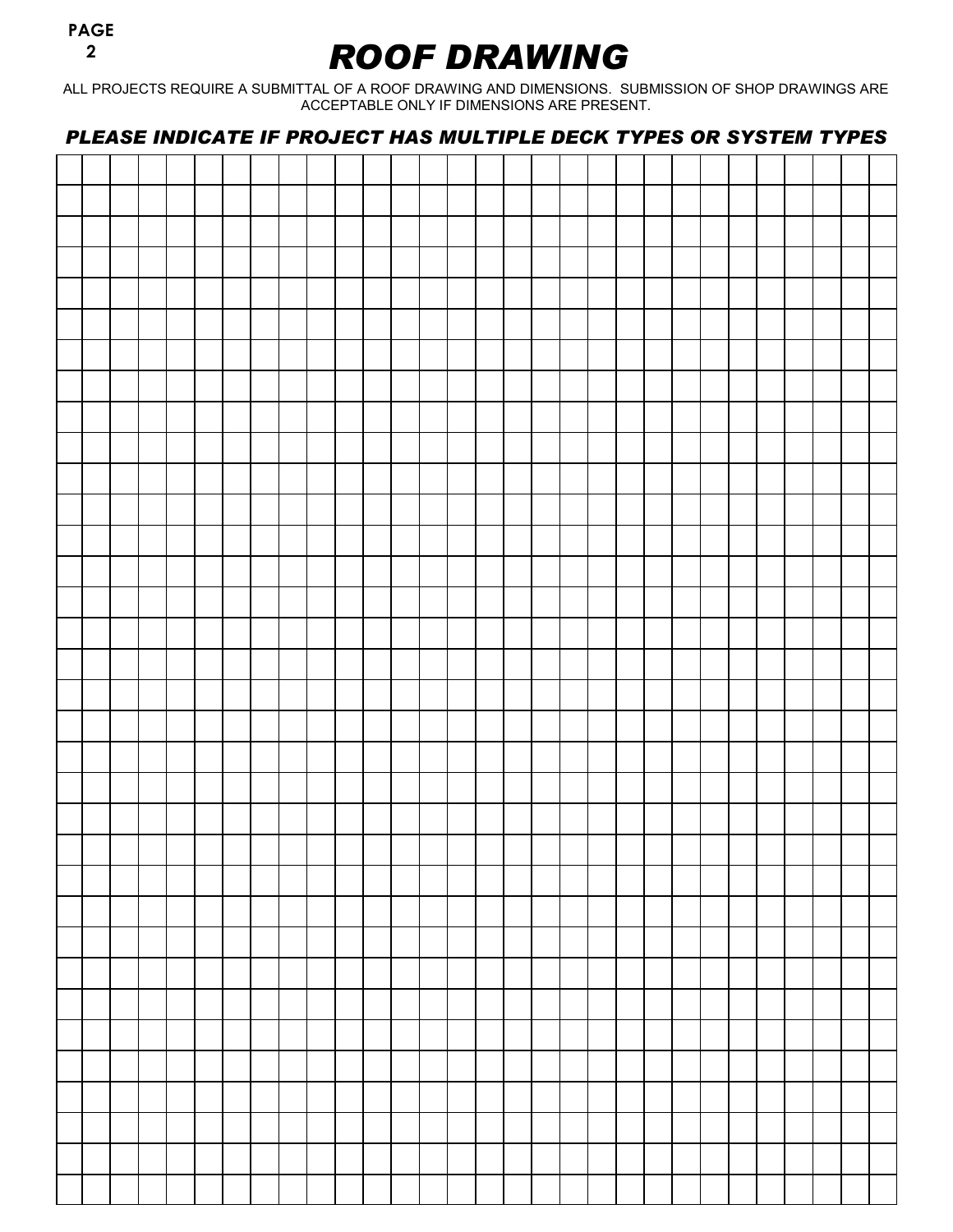## *PRE-JOB SURVEY*

Mule-Hide Limited Membrane and NDL System Warranties are only valid when components are installed according to manufacturers' specifications. Always refer to Mule-Hide Application Guidelines for additional information. If specifications were written for this project, please submit one copy with this application

| <b>ROOF MEMBRANE</b> $\Box$ TPO $\Box$ 45 $\Box$ 60 $\Box$ 80 Minimum of 60-mil membrane is                                                                                                                               | $\square$ PVC $\square$ 50 $\square$ 60 $\square$ 80 required for 20-year warranties |
|---------------------------------------------------------------------------------------------------------------------------------------------------------------------------------------------------------------------------|--------------------------------------------------------------------------------------|
| <b>SYSTEM TYPE Dealler DEALER DEALER DEALER UP:</b> 0.000 DEALER DEALER DEALER DEALER DEALER DEALER DEALER                                                                                                                |                                                                                      |
| <b>ROOF SYSTEM</b> □New Roof □Re-Roof (Tear Off) □Recover (Over Existing)                                                                                                                                                 |                                                                                      |
| <b>BUILDING TYPE</b> □ Commercial □ Public/Government □ School □ Worship □ Healthcare                                                                                                                                     |                                                                                      |
| $\Box$ Institutional $\Box$ Industrial $\Box$ Funeral $\Box$ Residential (10 year Membrane Only Warranty ONLY)                                                                                                            |                                                                                      |
| BUILDING HEIGHT: __________ft. NUMBER OF LEVELS: _______                                                                                                                                                                  |                                                                                      |
| <b>PARAPET HEIGHTS:</b> North ____ft. South ____ft. East ____ft. West ____ft. (show on roof plan)                                                                                                                         |                                                                                      |
| PROJECT START DATE: _________________ PROJECTED/ACTUAL COMPLETION DATE: ________                                                                                                                                          |                                                                                      |
| If you are completing this application for a "membrane" warranty, please stop here. For all<br><b>STO</b><br>other types of warranties, please continue.                                                                  |                                                                                      |
| <b>DRAINAGE:</b> Slope per ft.: Positive Drainage? □ Yes □ No                                                                                                                                                             |                                                                                      |
| <b>EXISTING ROOF: (Check All Appropriate)</b> Skip if New Construction or Roof Membrane is removed                                                                                                                        |                                                                                      |
| Roof Type: □Asphalt □Modified □Cold Process □Spray Foam (Must be removed)                                                                                                                                                 |                                                                                      |
| □ Coal Tar Pitch Age of CTP: _____ Resaturated within last 10 years? □ Y □ N                                                                                                                                              |                                                                                      |
| $\square \textsf{PVC} \qquad \square \textsf{EPDM} \qquad \square \textsf{Other} \underline{\hspace{2cm}} \underline{\hspace{2cm}} \square \dots \square$<br>$\square$ TPO                                                |                                                                                      |
| Surface: □Smooth □Stone □Granules □Gravel □ Was the Roof Gravel Broomed?                                                                                                                                                  |                                                                                      |
| <b>EXISTING INSULATION: Skip if New Construction or Roof Insulation is removed</b><br>Core Samples Taken? $\Box$ Yes $\Box$ No ALL WET INSULATION MUST BE REMOVED FOR WARRANTY                                            |                                                                                      |
| <b>ROOF INSULATION:</b> Indicate type, thickness, and whether insulation is new or is being re-used.                                                                                                                      |                                                                                      |
| <b>Overlayment/Cover Board:</b> Size: $\Box$ 4' x 4' $\Box$ 4' x 8'                                                                                                                                                       |                                                                                      |
| HDFB - Dens Deck - Other:                                                                                                                                                                                                 | Thickness " Manufacturer                                                             |
| <b>Insulation:</b> $\Box$ New $\Box$ Existing Type: $\Box$ Flat $\Box$ Tapered Size: $\Box$ 4' x 4' $\Box$ 4' x 8'<br>HDFB - ISO - EPS - Other: _____________________Thickness:______" Manufacturer:_____________________ |                                                                                      |
| <b>Insulation:</b> $\Box$ New $\Box$ Existing Type: $\Box$ Flat $\Box$ Tapered Size $\Box$ 4' x 4' $\Box$ 4' x 8'<br>HDFB - ISO - EPS - Other: ______________________Thickness:______" Manufacturer:____________________  |                                                                                      |
|                                                                                                                                                                                                                           |                                                                                      |
|                                                                                                                                                                                                                           |                                                                                      |